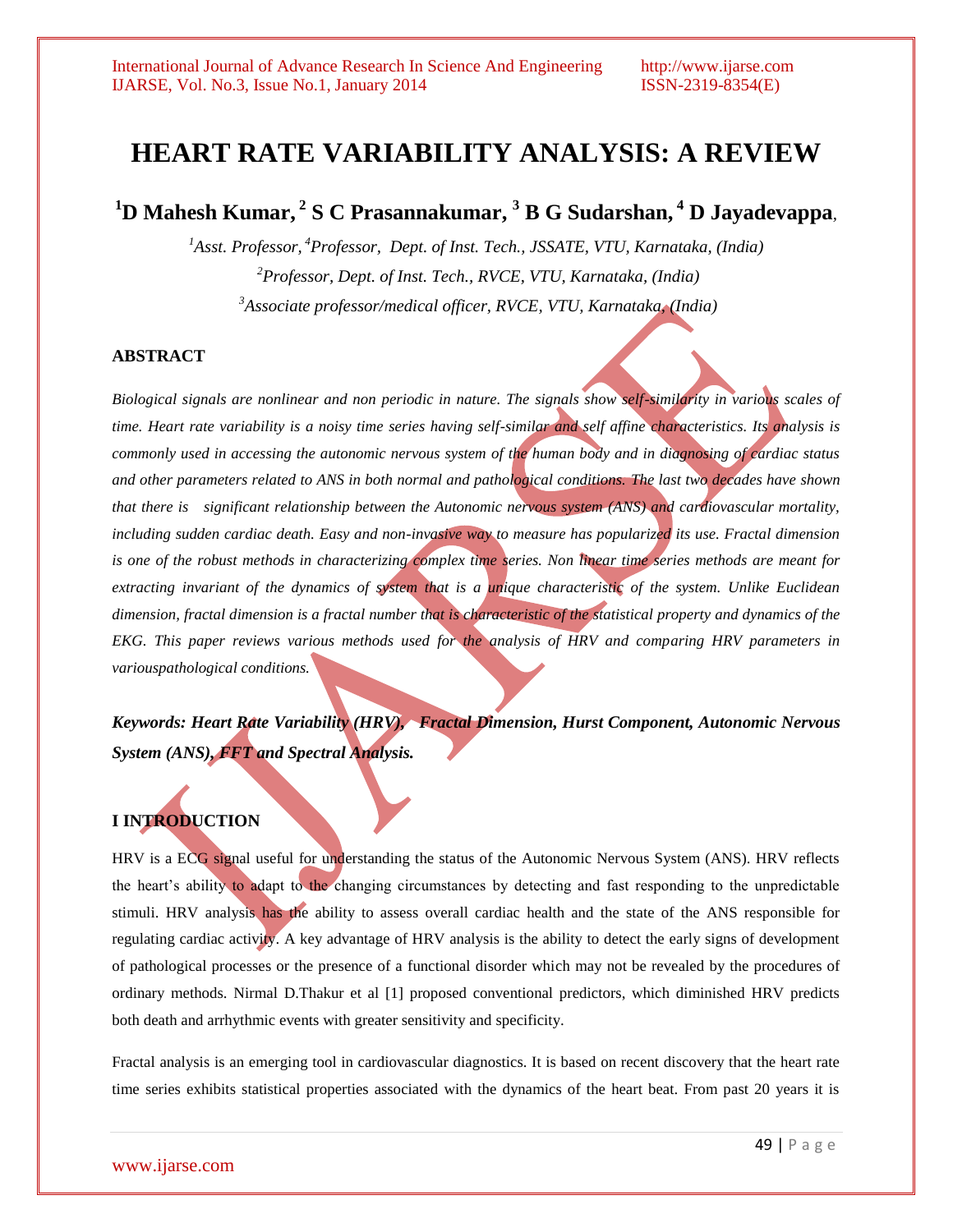witnessed the relationship between ANS and cardiovascular mortality including sudden death due to cardiac arrest. Numerous number of papers appeared in connection with HRV related cardio logical issues reiterate the significance of HRV in assessing the cardiac health. Tulen and Man in t"veld [2] have found that, HR, diastolic Blood Pressure (BP), mid-frequency band power of HR and systolic BP, and plasma adrenaline concentrations showed significant increase when changed from supine to sitting to standing posture. Viktor et al. [3] have studied the variation of HR spectrogram and breathing rates in lateral and supine body positions. Recently, new dynamic methods of HRV quantification have been used to uncover nonlinear fluctuations in HR that are not otherwise apparent. Several methods have been proposed: Lyapunov exponents [4], approximate entropy [5] and detrended fluctuation analysis (DFA) [6]. It is a valuable tool to investigate the sympathetic and parasympathetic function of the ANS. The most important application of HRV analysis is the surveillance of post infarction and diabetic patients. HRV gives information about the sympathetic-parasympathetic autonomic balance and thus about the risk for sudden cardiac death (SCD) in these patients.

Kovatchev et al. [7] have introduced the Sample Asymmetry Analysis (SAA) and illustrate its utility for assessment of HR characteristics occurring, early in the course of neonatal sepsis and systemic inflammatory response syndrome (SIRS). Cysarz et al. [8] have demonstrated that the binary symbolization of RR interval dynamics, which at first glance seems to be an enormous waste of information, gives an important key to a better understanding of normal heart period regularity. In this paper [9] detrending method to be used before heart rate variability analysis (HRV) is pressure. The method is based on smoothness priors approach and operates like a time varying finiteimpulse response high pass filter. The main advantage is its simplicity, and then frequency response of the method is adjusted with a single parameter. For other purpose of HRV analysis one should make sure that the detrending does not lose any useful information from the lower frequency components. The aim of this study which presented in [10, 11] was to examine the effects of endurance training on heart rate recovery after exercise and cardiac ANS modulation in female marathon runners. They have chosen time and frequency domain analysis of HRV which have been proven to be a non-invasive technique capable of providing information on autonomic modulation of the sinus node. Spectral analysis was repeatedly performed within the selected segment of ECG R-R interval data using 256 point [12] Fast Fourier Transformation [FFT]. The power spectrums obtained from spectral analysis were defined as two components HF power and LF power. HF power showed almost entirely mediated by the vagal activity, whereas LF power reflects the mixed modulation of vagal and sympathetic activities. The ratio of LF power was considered to reflect the sympatho- vagal balance. Finally it states that, the female marathon runners indicated faster HR recovery after exercise and altered cardiac ANS modulation at rest when compared to untrained controls. Verlinde et al. [13] have compared the HRV of aerobic athletes with the controls and showed that the aerobic athletes have an increased power in all frequency bands. These results are in accordance with values obtained by spectral analysis using the Fourier transform, suggesting that wavelet analysis could be an appropriate tool to evaluate oscillating components in HRV.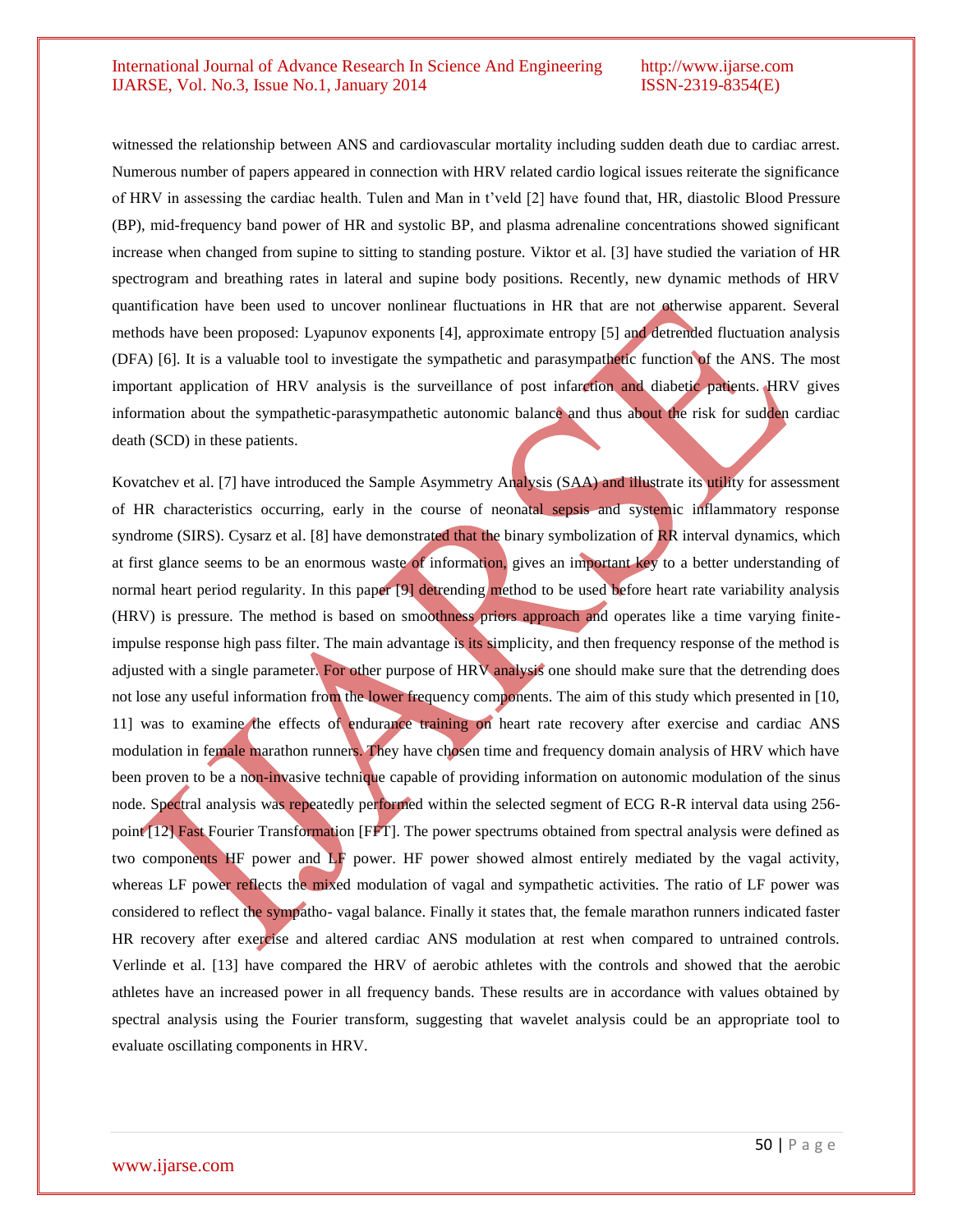A method for analyzing HRV signals using the wavelet transform was applied to obtain a time-scale representation for very low-frequency (VLF), low-frequency (LF) and high-frequency (HF) bands using the orthogonal multiresolution pyramidal algorithm [14]. Results suggest that wavelet analysis provides useful information for the assessment of dynamic changes [15] and patterns of HRV during myocardial ischemia. Auto regressing modeling of the HRV signal power spectrum was achieved, as well as approximate entropy was calculated for comparison. The results show changes in the spectral and non-linear dynamics parameters of the HRV signals when wearing the energy patches compared to these values when wearing the placebo patches. Finally they conclude that, both during rest and after five minutes of exercise the energy patches enhanced the relaxation level as they reduced the LH/HF (low frequency and high frequency) component. This is a very desirable effect as a reduced sympatho-vagal balance during rest has an enhancing relaxation effect and during exercise has an enhancing activity effect [16] presents a computer program for advanced HRV analysis. The program calculates all commonly used time and frequency domain parameters, the non-linear Poincare plot, advanced spectrum estimation methods, detrending options. Heart rate control [17] is perturbed by alterations in neuro-autonomic function including various diseases like sudden cardiac death and so on; these conditions are associated with a loss of the normal fractal complexity of inter beat interval dynamics, such changes which may not be detectable using conventional statistics, can be quantified using new methods derived from "chaos theory".

There has been interest in modeling the electro genesis of the QRS complex using a fractal like conduction system, as well as for studying alterations in the frequency content of the normal QRS due to changes in His purkinje geometry or myocardial conduction. Slow conduction in the myocardial cells activated by such a fractal network can lead to "late potentials", or to selective attenuation of higher frequency content of the QRS simulating changes seen in ischemic coronary syndromes. Changes in the geometry of the branching conduction system may alter the frequency content of the QRS complexes, independent of any changes in myocardial conduction spectral analysis was used for analyzing the HRV. It is clear that heart rate fluctuations are primarily due to autonomic nervous system dynamics. From chaos theory's concept, in this paper highlight some of the aspects of the application of fractals to various cardiac physiologies. The fractals have been applied at two specific levels of cardiac function. Ventricular depolarization and heart rate regulation. We relate the self similar and irregular branching structures of the His-purkinje system to the dynamics of ventricular activation and to the resultant frequency spectrum of the QRS complex. Power spectral analysis of beat-to-beat HRV has provided a useful means of understanding the interplay between autonomic and cardiovascular functionality.

#### **1.1 The Autonomic Nervous System**

The autonomic nervous system has 2 division"s namely sympathetic nervous system and parasympathetic nervous system. Sympathetic state occurs during the stress condition or due to cardiac diseases, which causes an increase in Heart rate by increase in the rate of pacemaker cells in the hearts sino-atrial node. Parasympathetic activity results from the functioning of allergic reactions internal organs and so on and decreasing the fire rate of pacemaker cells and the HR, providing a regulatory balance in physiological autonomic function. The separate rhythmic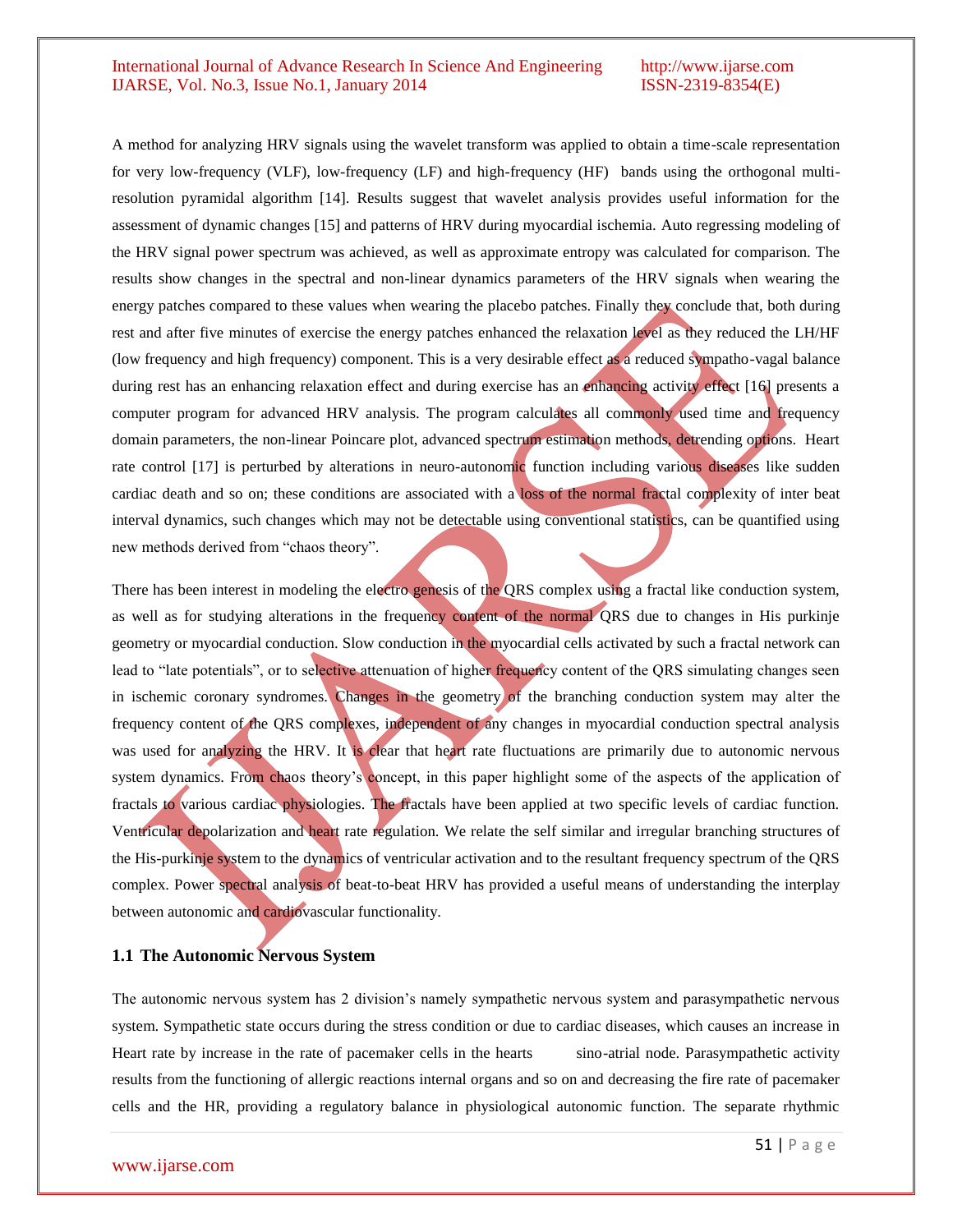contributions from sympathetic and parasympathetic autonomic activity modulate the heart rate (RR) intervals of the QRS complex in the ECG at distinct frequencies.

# **1.2 HRV and Blood Pressure**

A method to describe relationship between short-term BP fluctuations and Heart rate variability in resting subjects was analyzed in the frequency domain. Relationship between pressure and interval variability indicate the 10sec. variability which indicate in systolic pressure leads the interval variation by two or three beats. Several structural and functional alterations of the cardiovascular system that are frequently found in hypertensive individuals may increase their cardiovascular risk beyond that induced by the BP elevation alone.

## **1.3 HRV and Myocardial Infarction**

The HRV decrease with the recent myocardial infarction the predominance of sympathetic activity and reduction in parasympathetic cardiac control has been found in patients with acute myocardial infarction. Despite the beneficial effects on clinical variables, exercise training did not markedly alter HRV indexes in subjects after myocardial infarction.

## **1.4 HRV and Nervous System**

Disorders of the central and peripheral nervous system have effects on HRV. All normal cyclic changes in HR are reduced in the presence of severe brain damage and depression. The significance of HRV analysis in psychiatric disorders arises from the fact that one can easily detect a sympatho-vagal imbalance. It is proved that, in physically healthy depressed adults the HRV does not vary from healthy subjects.

# **1.5 HRV and Cardiac Arrhythmia**

A complex system like cardio-vascular system cannot be linear in nature and by considering it as a nonlinear system, can lead to better understanding of the system dynamics. Recent studies have also stressed the importance of nonlinear techniques to study HRV in issues related to both health and disease. The progress made in this field using measures of chaos has attracted the scientific community to apply these tools in studying physiological systems, and HRV is no exception. There have been several methods of estimating invariants from non-linear dynamical systems being reported in the literature. Recently Fell et al. [18] and Radhakrishna et al. [19] have tried the nonlinear analysis of ECG and HRV signals, respectively. Also, Paul et al. (2002) showed that coordinated mechanical activity in the heart during VF may be made visible in the surface ECG using wavelet transform. Owis et al. [20] have used nonlinear dynamical modeling in ECG arrhythmia detection and classification. Acharya et al. [21-24] have classified the HRV signals using nonlinear techniques, and artificial intelligence into different groups. Dingfie et al. have classified cardiac arrhythmia into six classes using autoregressive (AR) Modeling.

#### **1.6 HRV in Diabetes**

Diabetes can cause severe autonomic dysfunction and can be responsible for several disabling symptoms, including SCD. Although traditional measures of autonomic function are able to document the presence of neuropathy, in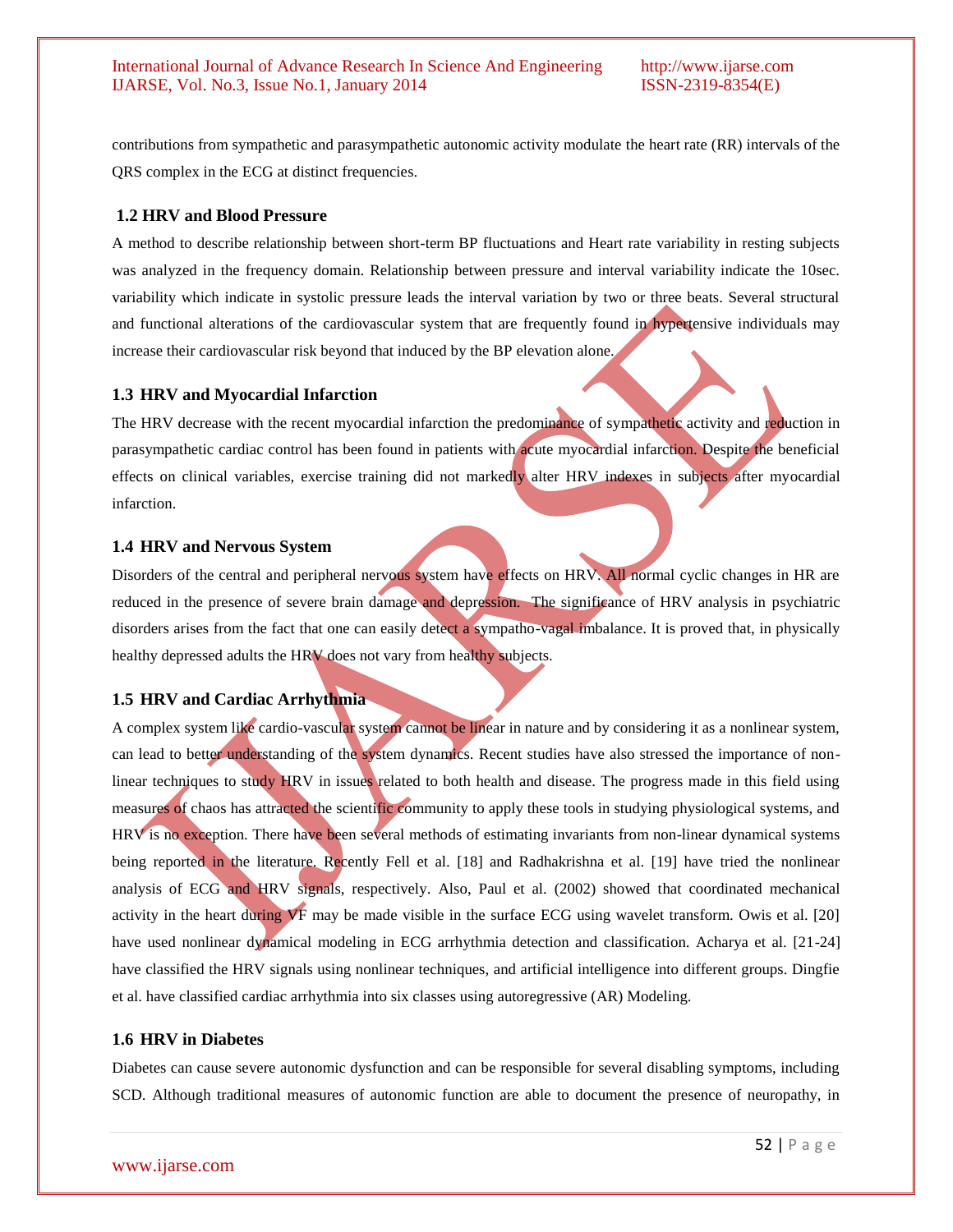general they are only abnormal when there is severe symptomatology. Thus by the time changes in function were evident, the natural course of autonomic neuropathy was well established. HRV and SCD Ventricular tachyarrhythmias represent a leading cause of SCD in the community.

#### **1.7 HRV and Renal Failure**

In patients with renal failure, autonomic function tests have been done [25], followed by HRV indices and spectral analysis of HR. Although autonomic function tests revealed predominant impairment of the PNS [25], spectral analysis exhibited a strong reduction in the HR power spectrum at all frequency ranges, both sympathetically and Para-sympathetically. The relationship between HRV parameters and electrolyte ion concentrations in both pre and post dialysis is quoted in paper [26, 27, 28].

## **1.8 HRV and Gender, age**

It is proved that, the HRV depends on the age and sex also. The HRV was more in the physically active young and old women [29]. It was proved by Emese et al. [30] that the alert new born have lowers HR variation in the boys than in the case of girls. The HR variation for healthy subjects from 20 to 70 years was studied by Bonnemeir et al. and found that the HRV decreases with age and variation is more in the case of female than men.

# **1.9 HRV and Drugs**

HRV can be used to quantify the effects of certain drugs on the ANS. Heart rate variability can be significantly influenced by various groups of drugs. The effects of beta-blockers and calcium channel blockers on the heart rate variability have been studied in post infarction and hypertensive patients. In normotensive adults, the betaadrenergic blocker atenolol appears to augment vagally mediated fast fluctuations in HR [31]. Guzzetti et al. [32] studied the effect of atenolol in patients with essential hypertension. They found not only an increase in HF fluctuations, but also a decrease in the sympathetically mediated LF oscillations. This decrease in sympathetic activity was also noticed in post infarction patients using metoprolol and in patients with heart failure using acebutolol. Thus, beta-blockers are able to restore the sympathetic–parasympathetic balance in cardiovascular disease.

#### **1.10 HRV and Smoking**

Studies have shown that smokers have increased sympathetic and reduced vagal activity as measured by HRV analysis. Smoking reduces the HRV. One of the mechanisms by which smoking impairs the cardiovascular function is its effect on ANS control. Recently Zeskind and Gingras have shown that cigarette exposed fetuses have lower HRV and disrupted temporal organization of autonomic regulation before effects of parturition, postnatal adaptation, and possible nicotine withdrawal contributed to differences in infant neurobehavioral function. Also, it was proved that, the vagal modulation of the heart had blunted in heavy smokers, particularly during a parasympathetic maneuver. Blunted autonomic control of the heart may partly be associated with adverse event attributed to cigarette smoking.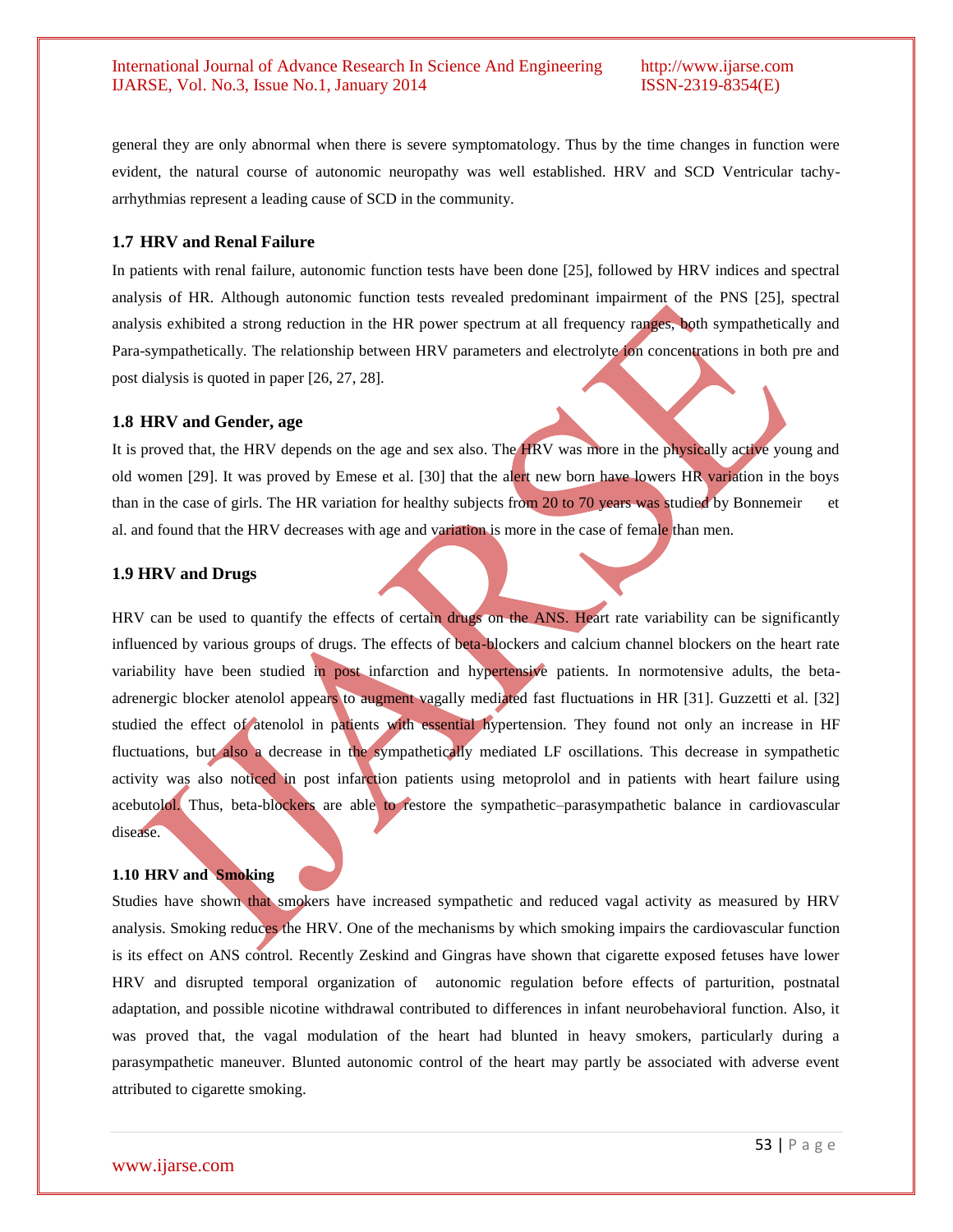# **1.11 HRV and Alcohol**

HRV reduces with the acute ingestion of alcohol, suggesting sympathetic activation and/or parasympathetic withdrawal. Malpas et al. [33] have demonstrated vagal neuropathy in men with chronic alcohol dependence using 24 hrs HRV analyses.

#### **1.12 HRV and Sleep**

The results from Togo and Yamamoto [34] suggest that mechanism involving electroencephalographic resynchronization and/or conscious states of the brain are reflected in the fractal component of HRV. Compared to stages 2 and 4 non-REM sleep, the total spectrum power was significantly higher in REM sleep and its value gradually increased in the course of each REM cycle.

#### **1.13 HRV in Infants**

Investigations in the fetus and newborn have revealed that, during rapid eye movement (REM) sleep long-term variability (LTV) was increased and short-term variability (STV) decreased compared to during non- REM sleeps [35]. These differences between REM and non-REM sleep, were due to a shift in the vagal-sympathetic balance from a higher sympathetic tone during REM sleep to a higher vagal tone during non-REM sleep.

#### **II METHODS FOR ANALYSIS OF HRV**

#### **2.1 Time Domain Analysis**

Two types of HRV indices are distinguished in time domain analysis. Beat-to-beat or STV indices represent fast changes in HR. LTV indices are slower fluctuations (fewer than 6 min–1). Both types of indices are calculated from the RR intervals occurring in a chosen time window (usually between 0.5 and 5 min). From the original RR intervals, a number of parameters are calculated such as SDNN, SENN, SDSD, RMSSD, NN50 (%), and pNN50% can be used as time domain parameters.

#### **2.1.1 Statistical Method**

By using long-term recording (24h) more complex statistical time-domain [36] measures can be calculated. This can be divided into two classes those which are derived from (a) instantaneous heart rate, and (b) differences between NN intervals. The simplest variable to calculate is the standard deviation of the NN interval (SDNN), i.e. the square root of variance. Since variance is mathematically equal to total power of spectral analysis, SDNN reflects all the cyclic components responsible for variability in the period of recording [37].Total variance of HRV [38] increases with length of analyzed recorded in table 1. All these measurements of short-term variation estimate high frequency variations in heart rate and thus are highly correlated.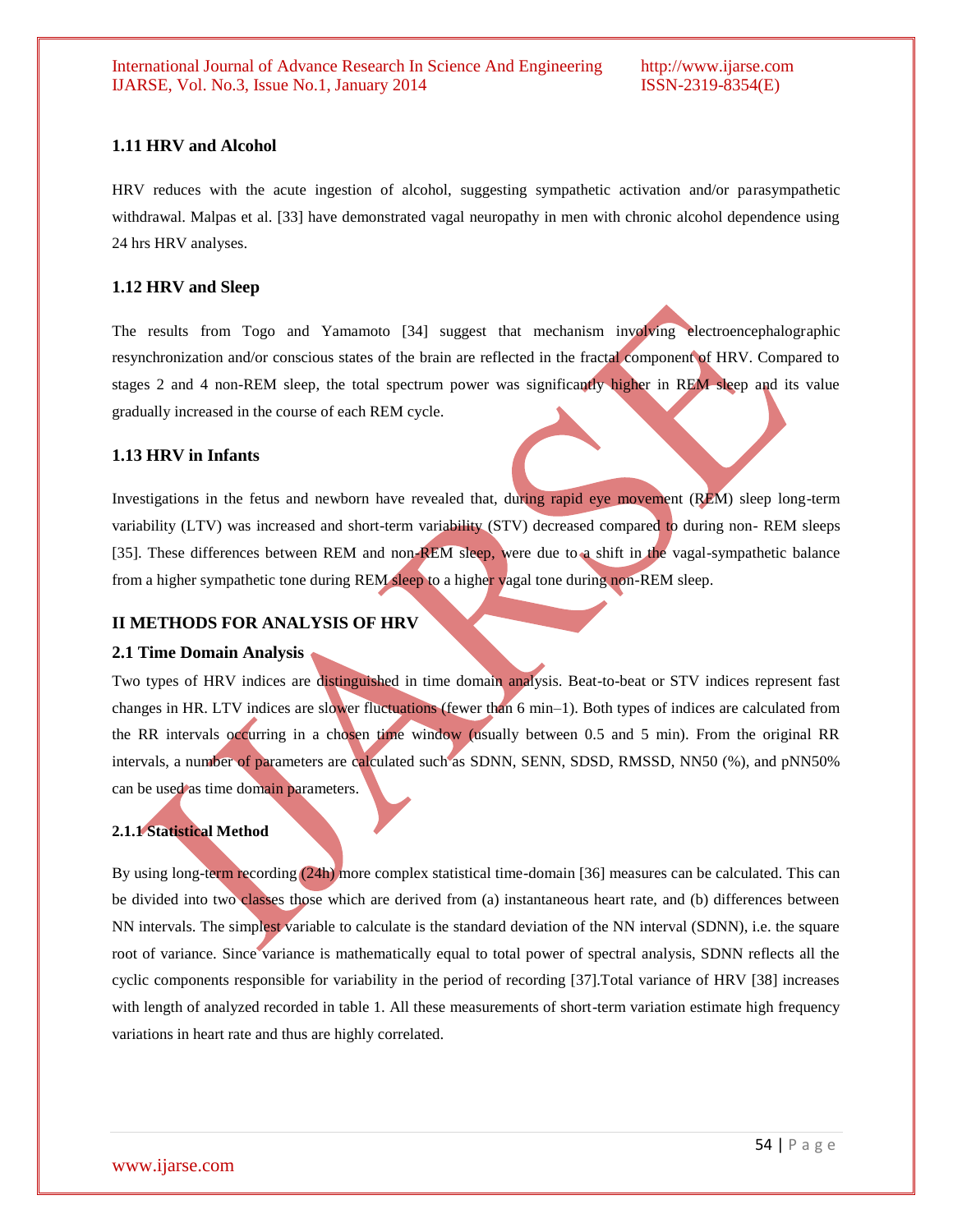| <b>Parameter</b> | <b>Description</b>                                                                                   |
|------------------|------------------------------------------------------------------------------------------------------|
| NN 50 count      | No. of adjacent RR-intervals differing by more than 50 ms in entire ECG recording                    |
| pNN 50           | NN 50 count divided by total number of all RR-intervals                                              |
| <b>MAX-MIN</b>   | Difference between shortest and longest RR-intervals                                                 |
| <b>SDNN</b>      | Standard deviation of all RR-intervals                                                               |
| SDNN index       | Mean of the standard deviations of all RR-intervals for 5min segments in the entire<br>recordings    |
| <b>SDANN</b>     | Standard deviation of averages of all RR-intervals for all 5min segments in the entire<br>recordings |
| <b>RMSSD</b>     | Root mean square of the differences between adjacent RR-intervals                                    |
| <b>SDSD</b>      | Standard deviation of differences between adjacent RR-intervals                                      |

# **Table 1: Time domain HRV Parameters.**

HRV index Total number of all RR-intervals divided by amplitude of all RR-intervals

## **2.1.2 Analysis by Geometrical Method**

Geometrical methods present RR intervals in geometric patterns and various approaches have been used to derive measures of HRV from them. The triangular index is a measure, where the length of RR intervals serves as the Xaxis of the plot and the number of each RR interval length serves as the y-axis. The length of the base of the triangle is used and approximated by the main peak of the RR interval and Frequency distribution diagram. The triangular interpolation of NN interval histogram (TINN) is the baseline width of the distribution measured as a base of a triangle, approximating the NN interval distribution (the minimum of HRV).

#### **2.1.3 Poincare Geometry**

The Poincare plot is a technique taken from nonlinear dynamics and portrays the nature of RR interval fluctuations. It is a plot in which each RR interval plotted as a function of the previous RR interval. Poincare plot analysis is an emerging quantitative-visual technique, whereby the shape of the plot is categorized into functional classes that indicate the degree of the heart failure in a subject.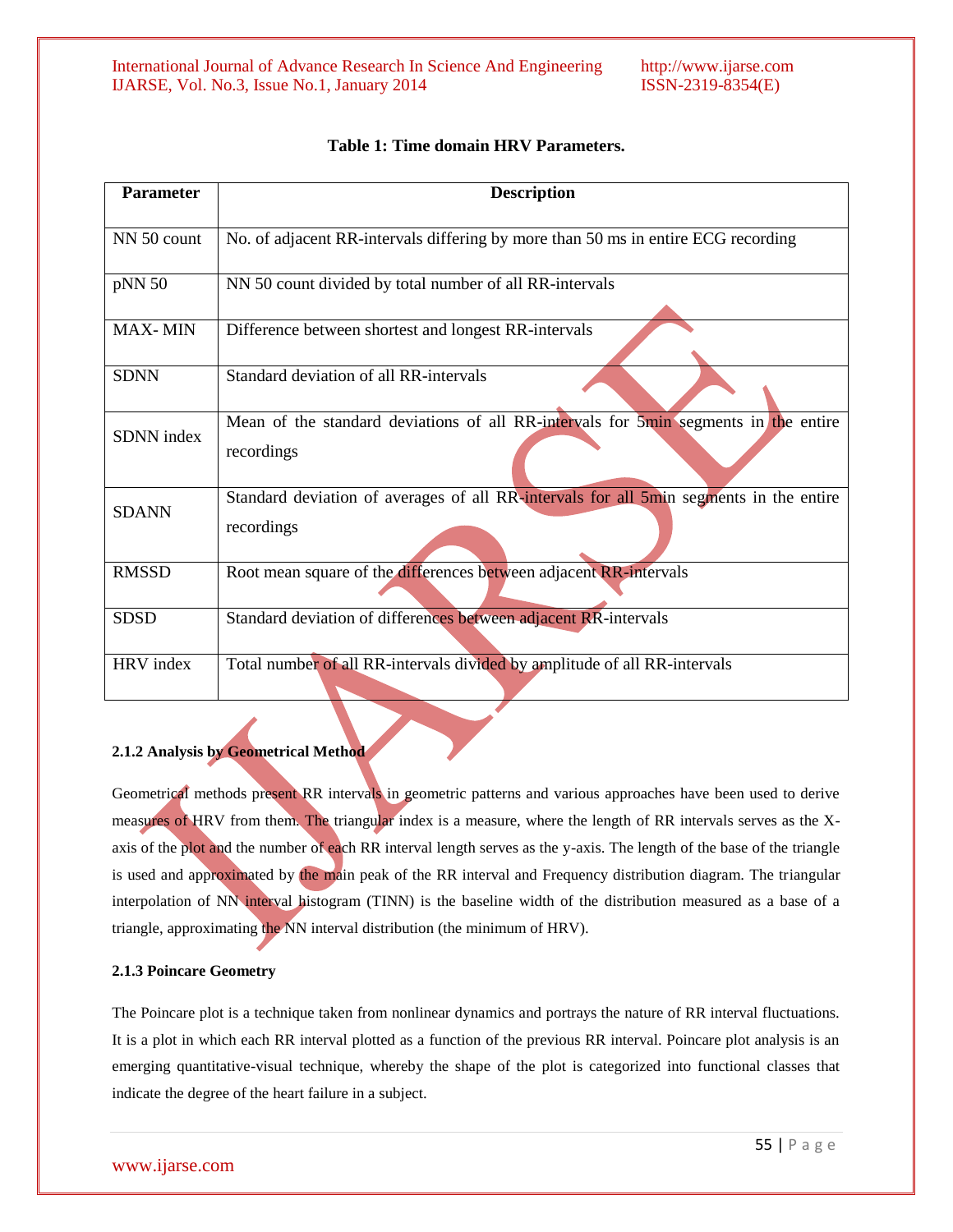#### **2.2 Frequency Domain Analysis**

The time domain methods are computationally simple, but lack the ability to discriminate between sympathetic and para-sympathetic contributions of HRV. These studies of HRV employed the periodogram or fast Fourier transform (FFT) for power spectral density (PSD) estimation procedure consists of two steps. Given the data sequence  $x(n)$ , 0  $£$  n  $£$  N–1, the parameters of the method are estimated. Then from these estimates, the PSD estimate is computed. But these methods suffer from spectral leakage effects due to windowing. The spectral leakage leads to masking of weak signal that are present in the data. The parametric (model based) power spectrum estimation methods avoid the problem of leakage and provide better frequency resolution than nonparametric or classical method. AR method can be used for the analysis of frequency domain. In AR method, the estimation of AR parameters can be done easily by solving linear equations. In AR method, data can be modeled as output of a causal, all pole, discrete filter whose input is white noise. AR method of order p is expressed as the following Equation.

$$
x(n) = -\sum_{k=1}^{p} a(k)x(n-k) + w(n)
$$
 (1)

The power spectrum of a Pth order AR process is

The Burg method results in high resolution and yields a stable AR model. Spectral analysis of HRV can be a powerful tool to assess ANS function. It is not only useful when studying the path physiologic processes in certain diseases but also may be used in daily clinical practice.

 $r1 = 2^{2H-1} - 1$  (2)

#### **2.3 Nonlinear Method of Analysis**

Recent developments in the theory of nonlinear dynamics have paved the way for analyzing signals generated from nonlinear living systems. It is now generally recognized that these nonlinear techniques are able to describe the processes generated by biological systems in a more effective way. The technique has been extended here to study the various stress conditions of cardiac system parameters like Hurst exponent and fractal dimension which needs to be estimated. There are few other methods like rescaled range analysis, relative dispersion analysis, correlation analysis and Fourier analysis which is explained below.

#### **2.3.1 Relative Dispersion Analysis**

In spatial statistics, the relative dispersion (RD) analysis compares the variance of a variable as the measurement resolution increases. The RD equals the standard deviation divided by the mean. In time series analysis, one starts by measuring, at the highest level of resolution, the variance of the signal over its whole time course.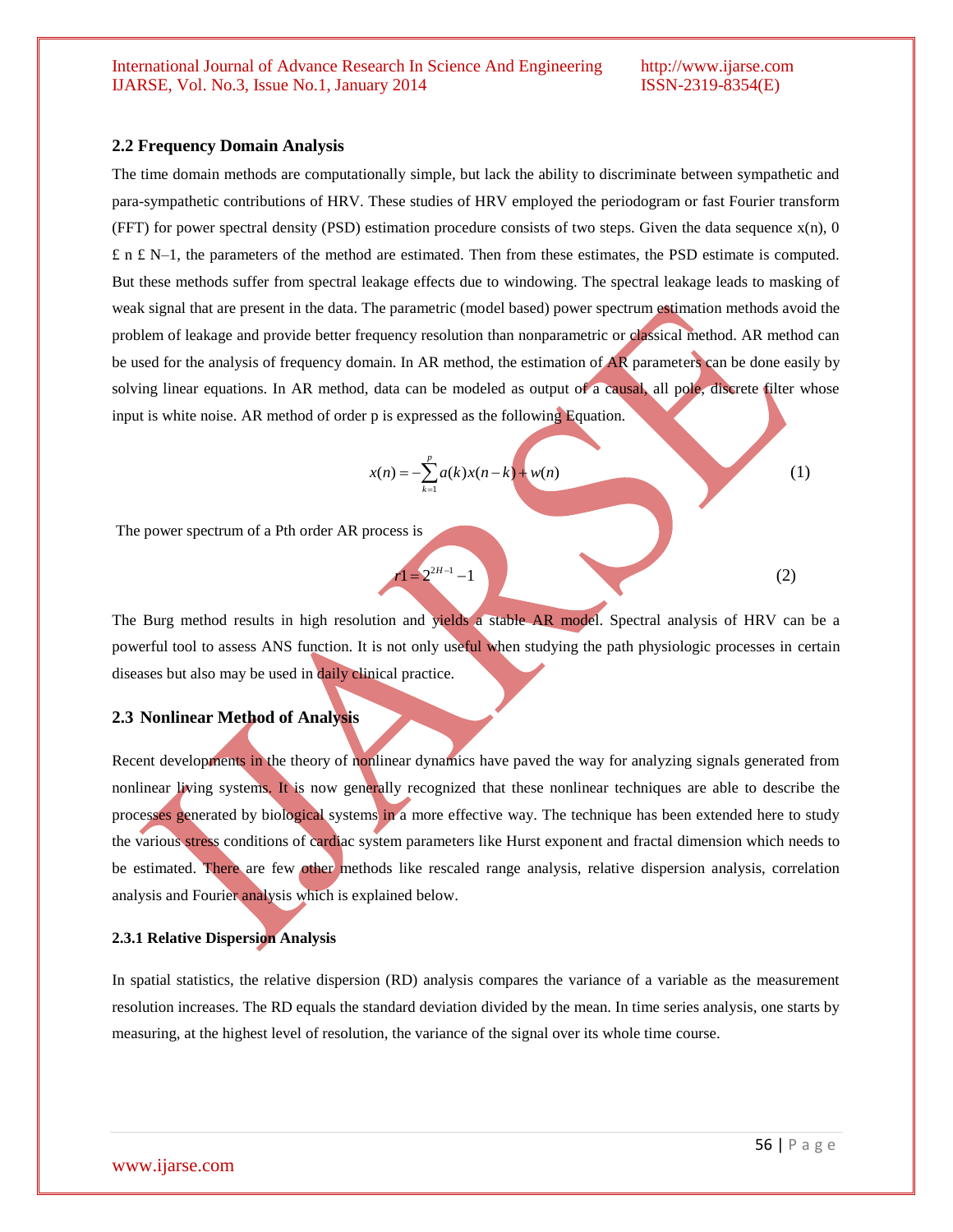$$
RD = RDo\left[\frac{n}{n_0}\right]^{H-1} \tag{3}
$$

#### **2.3.2 Correlation Analysis**

Van Beek et a1.derived an equation for the correlation between measurements in adjacent units from the assumption that RD diminishes by a factor of  $2^{H-1}$  when two pieces (values in the time series) are Lumped together, or are averaged (the bin Size is doubled):

$$
r1 = 2^{2H-1} - 1\tag{4}
$$

The correlations between neighboring pieces are independent of the piece size, which is the reciprocal (approximately) of the number of units into which a domain has been divided. Bassingthwaighte and Beyer extended the formula to the autocorrelation coefficients between pieces where  $a(k)$  are AR coefficients and w(n) is white noise of variance equal to σ2 AR (p) model can be characterized by AR parameters {a[1], a[2],..., a[p], σ2 }. The important aspect of the use of AR method is the selection of the order p. Much work has been done by various researchers on this problem and many experimental results have been given in literature such as the papers presented by Akaike. The order of the AR model  $p = 16$  can be taken. An AR process,  $x(n)$ , may be represented as the output of an all-pole filter, i.e., driven by unit variance white noise. The Burg method is used to get the AR model pas which are separated by  $n - 1$  intervening pieces:

$$
r_n = \frac{(n+1)^{2H}}{2} - \frac{n+1}{2} - \sum_{i=1}^{n-1} (n-i+1)r_i
$$
 (5)

From this, they derived an expression  $\Gamma_n$ , that is not recursive, for all n > 0, integer or non-integer:

$$
r_n = \frac{1}{2} \left\{ \left| n - 1 \right|^{2H} - 2 \left| n \right|^{2H} + \left| n + 1 \right|^{2H} \right\} \tag{6}
$$

In doing so, they rediscovered the relationship described by [39], shows its meaning and merit with respect to fractional Brownian motion. The relationship for  $H > 0.5$  for large n goes asymptotically to a power law relationship.

$$
\frac{r_n}{r_{n-1}} = \left(\frac{n}{n-1}\right)^{2H-2}
$$
\n(7)

#### **2.3.3 Fourier Analysis**

The power spectrum (the square of the amplitude from the Fourier transform) of a pure fractional Brownian motion is known to be described by a power law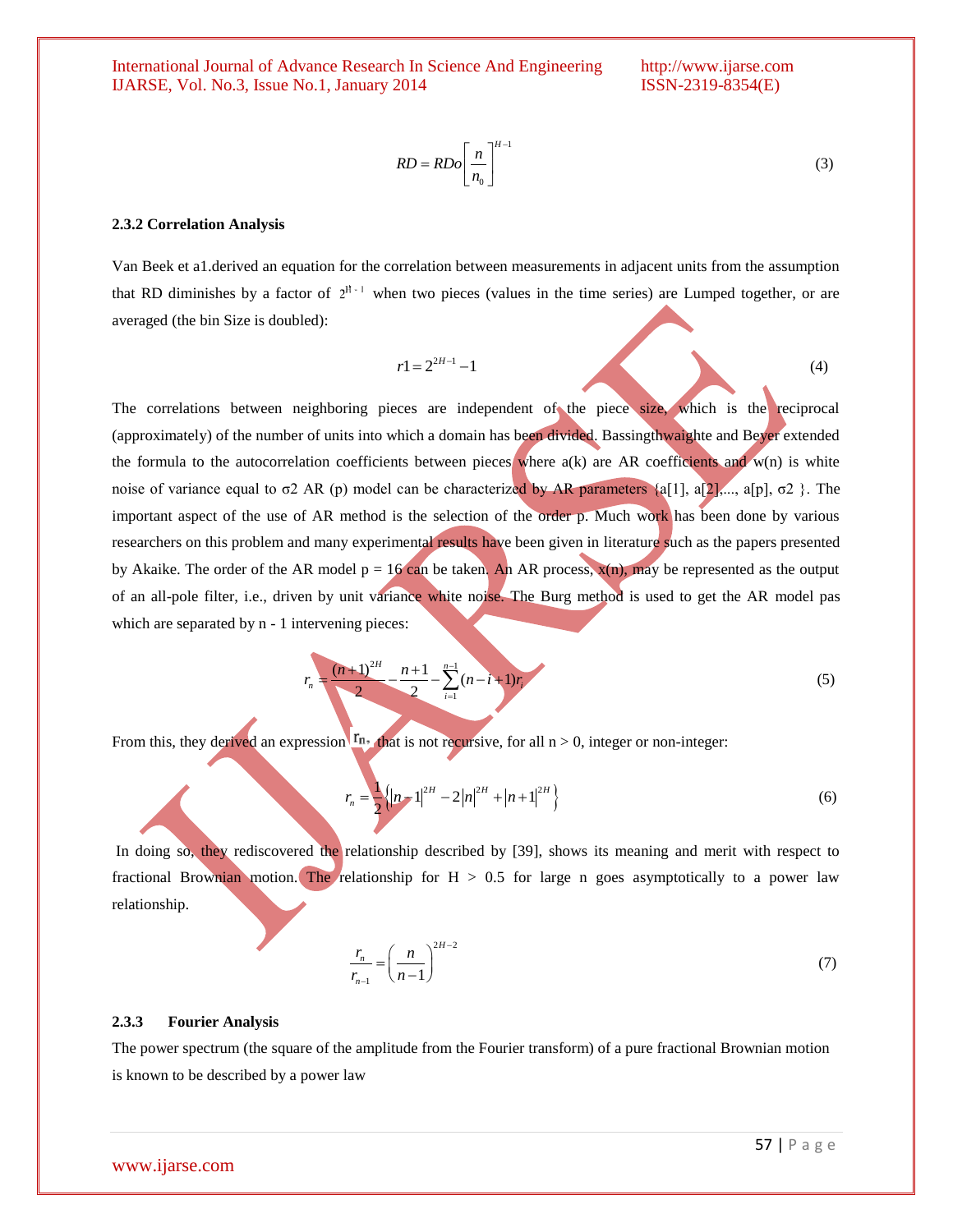$$
|A|^2 \approx \frac{1}{f^\beta} \tag{8}
$$

Where  $|A|$  is the magnitude of the spectral density at frequency f.

#### **2.3.4 Hurst Exponent (H)**

The Hurst exponent is a measure that has been widely used to evaluate the self-similarity and correlation properties of fractional Brownian noise, the time series produced by a fractional (fractal) Gaussian process. Hurst exponent is used to evaluate the presence or absence of long-range dependence and its degree in a time series. However, a local trend (non-stationarities) is often present in physiological data and may compromise the ability of some methods to measure self-similarity. Hurst exponent is the measure of the smoothness of a fractal time series based on the asymptotic behavior of the rescaled range of the process. The Hurst exponent H is defined as,

$$
H = E + 1 - CD \tag{9}
$$

 Here, E is the Euclidean dimension. For normal subjects, the FD is high due to the variation being chaotic. And for CHB and Ischemic/ dilated cardio-myopathy, this FD decreases because the RR variation is low. And for AF and SSS, this FD value falls further, because the RR variation becomes erratic or periodic respectively.

#### **2.3.5 Fractal Dimension**

The term "fractal" was first introduced by Hans E.schepers [40]. A fractal is a set of points that when looked at smaller scales, resembles the whole set. The concept of fractal dimension (FD) that refers to a non integer or fractional dimension originates from fractal geometry [41, 42]. The FD emerges to provide a measure of how much space an object occupies between Euclidean dimensions. The FD of a waveform represents a powerful tool for transient detection. This feature has been used in the analysis of ECG and EEG to identify and distinguish specific states of physiologic function. Many algorithms are available to determine the FD of the waveform. In this work, algorithms proposed by Higuchi and Katz are implemented for analysis of ECG and EEG signals.

# **2.4 Entropy Based Test**

Entropy is a thermo-dynamical quantity that describes the amount of disorder in a system. This concept is studied by the Information item. This concept is studied by the Information theory, which was developed since 1940. This method provides to be an appropriate approach to temporal series analysis. The different entropy estimators are Approximate Entropy (AppEn), Sample Entropy (SampEn), Symbolic Entropy (SymEn), Multi Scale Entropy (MSE), Gaussian Entropy (GaussianEn). MSE and GaussEn are used for long term data where asAppEn, SampEn and SymbEn are used for short term data [6].Entropy based methods provide a quantification of the irregularity of a temporal series. The entropy concept is concerned with the uncertainty inherent in the signal i.e., with the amount of information it contains. The use of these methods to quantify data irregularity in cardiac signal is motivated by the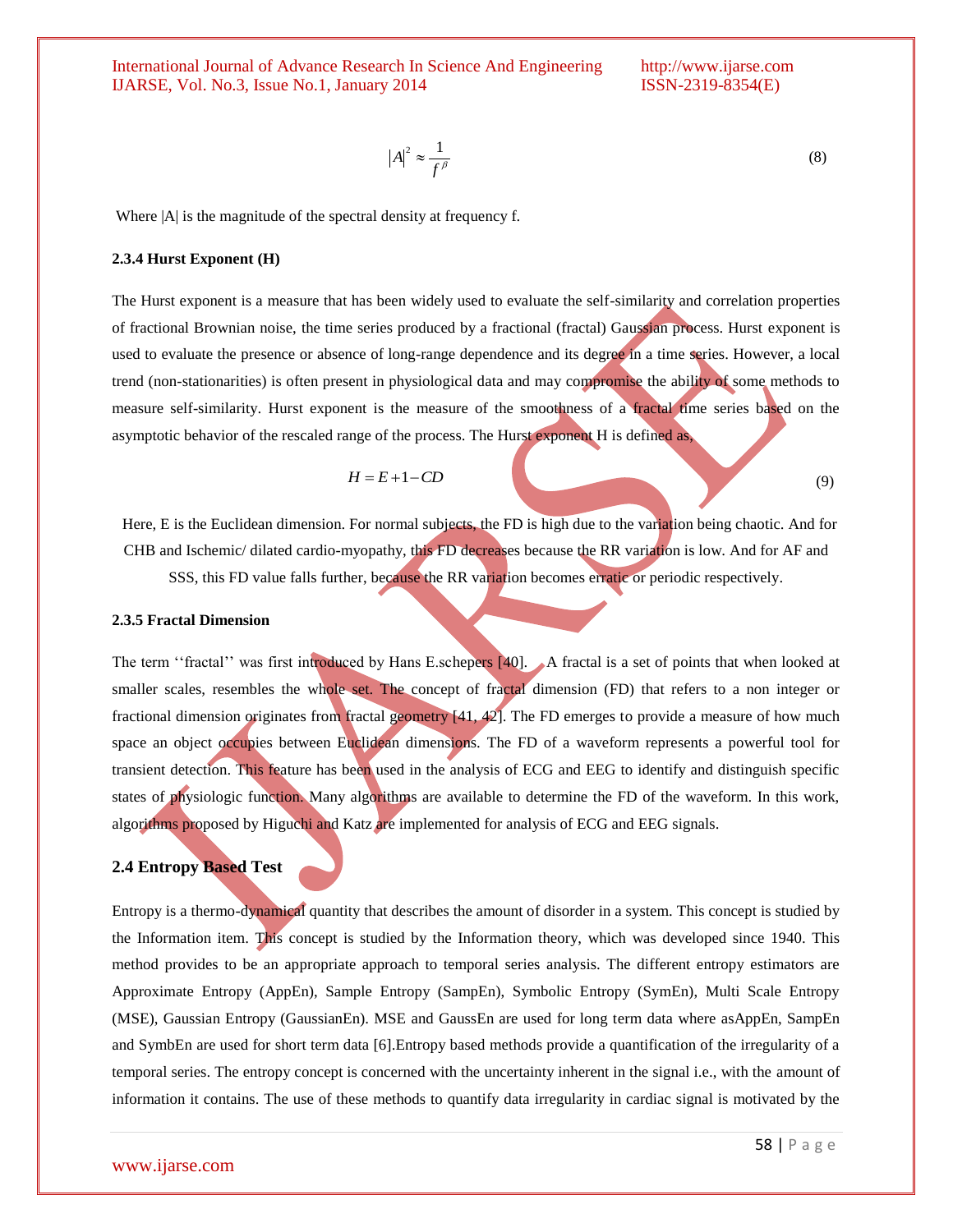meaningful differences founded with respect to the degree of irregularity on these signals depending on the health states, which reflects important physiological information.

## **III REQUIREMENTS FOR NON-LINEAR ANALYSIS**

Specifics of the biological systems require modifications of standard nonlinear dynamic algorithms. The main problems of the nonlinear analysis [43], when applying it to biological signals can be summarized as follows: (a) high level of random noise in the biological data. The applied nonlinear dynamic methods should be robust to the noise influence; (b) short experimental data sets due to the low frequencies of the biological signals. Short realizations cause large error bars in the estimation of the chaos parameters; (c) non stationary of the biological systems, i.e., ECG, EEG have different modulations influenced by a various external factors with different characteristic times; (d) spatially extended character of the system.

# **IV EXTRACTION OF DATA**

Electrocardiogram can be acquired by the help of electrodes called ECG leads. The ECG leads are attached to body of the subject in a specific pattern and location, namely Bi-polar leads (aVL, aVR, aVF), Uni-polar leads (lead I, Lead II, Lead III) and by Uni-polar pericardial leads. ECG electrodes are of different types based on their property of measurement and functionality, like disposable electrode (low cost, pericardial attachment), clip electrodes (for arm and leg connection).

Totally 12 leads are there to acquire ECG in which 9 are uni-polar (6 pericardial leads and 3 augmented leads) and 3 are bi-polar leads connected to left and right hand and to leg. This set up is used in the hospitals for complete acquisition of ECG signal, which is useful for clinical analysis.

For autonomic nervous system functioning experiment its sufficient to take 3-lead ECG (RA, LA & RL), to know heart rate using **R-R** interval. 3-lead ECG is taken from the subject (patient) by using clip electrode attached to right and left arm and to left leg. This ECG may contain power line interference and other motion artifacts, this can removed by using a notch filter and a band stop filter.

# **V SOFTWARE TOOLS TO ANALYZE HRV**

There are various software tools to analyze the Heart Rate Variability, namely MATLAB, LabVIEW, and SciLab etc., and many other commercial software are also available [44]. MATLAB is a software programming tool used for the numerical analysis of the signals, image and voice etc., these properties makes MATLAB as most popular software tool to analyze various signals. MATLAB supports numerous functions which are helpful analysis of various type of signal. For the analysis of heart rate MATLAB provides better performance than the other tool which is available in market by providing a number of signal processing tools, which are helpful to analyze and display the signals with required parameters.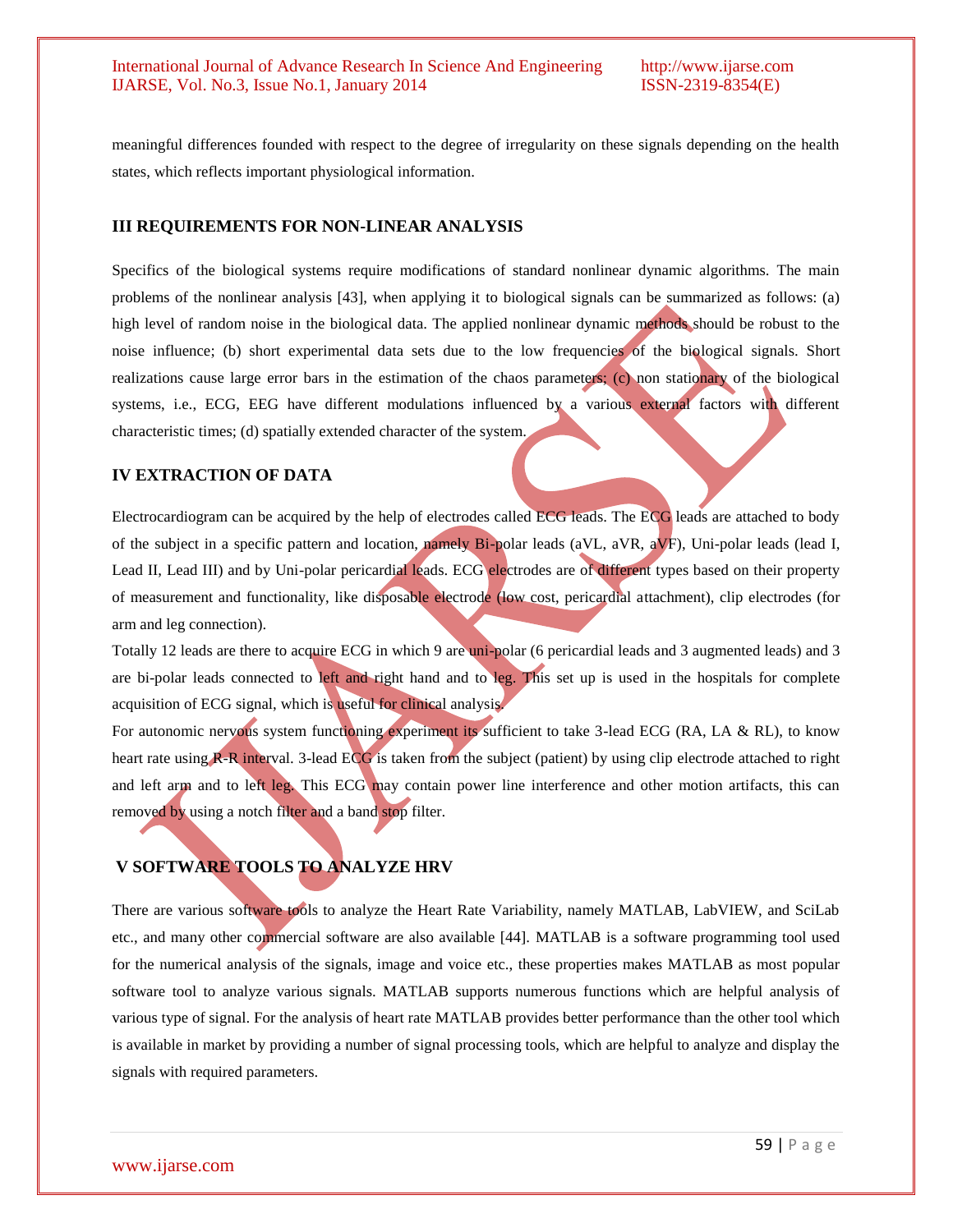LabVIEW is software tool supports various types of hardware interfaces which are used for the signal extraction and for processing. LabVIEW programs are called virtual instruments, or Vis, because their appearance and operation imitate physical instruments, such as oscilloscopes and millimeters. LabVIEW contains a comprehensive set of tools for acquiring; analyzing, displaying, and storing data as well as tools to help for troubleshoot of code. In Lab View, it can build a user interface, or front panel, with controls and indicators. Controllers are input functions, and indicators are output functions. By building user interface initially, later code can be added to control the front panel objects. SciLab is free and open source software [45] for numerical computation providing a powerful computing environment for engineering and scientific applications. It is capable of interactive calculations as well as automation of computations through programming. The greatest features of Scilab are that it is multi-platform and is free. It is available for many operating systems including Windows, Linux and MacOS X.

# **VI UTILITY OF NEURAL NETWORK IN ANALYSIS OF HRV DATA**

Heart Rate Variability has recently been shown as a viable index to predict sudden cardiac death. The use of neural network technique [46] to classify detected QRS complexes into normal and abnormal ones. A single layer perceptron neural network is used for this QRS pattern learning and classification [47]. Results with real data showed that the algorithm gives a 99% correct QRS detection rate.

## **VII CONCLUSION**

Heart rate variability analysis has become an important tool in cardiology, because the measurements are noninvasive and easy to perform, have relatively good reproducibility and also provide prognostic information on patients with heart diseases. Linear & Nonlinear methods are used to analyze the health of the different subjects and it also helps in the early detection of disease. Pion-care Plot can be used for analysis of HRV. It has been studied widely.

#### **REFERENCES**

- [1] Nirmal D.Thakur, Manoj S. Sankhe, K. D. Desai, *"Implementation of HRV system for understanding behavior of autonomous nervous system*", International Journal of Electronics and Computer Science Engineering, PP. 1197-1207.
- [2] Tulen J H, Boomsma F, Man, *"Cardiovascular control and plasma catecholamines during restand mental stress: effects of posture",* Clinical Science (London), No. 96, PP. 567–576, 1999.
- [3]. Viktor A, Jurij-MAtija K, Roman T , *"Breathing rates and heart rate spectrograms regarding body position in normal subjects".* Computer Biological Medicine, No.33, PP 259–266, 2003.
- [4]. Rosenstien M, Colins JJ, De Luca CJ, *"A practical method for calculating largest Lyapunov exponents from small data sets"*. Physica D 65:117–134, 1993.
- [5]. *S. M. Pincus,* "*Approximate entropy as a measure of system complexity*," *Proc*. *Natl. Acad. Sci. USA 88, 2297– 2301,* 1991*.*

#### www.ijarse.com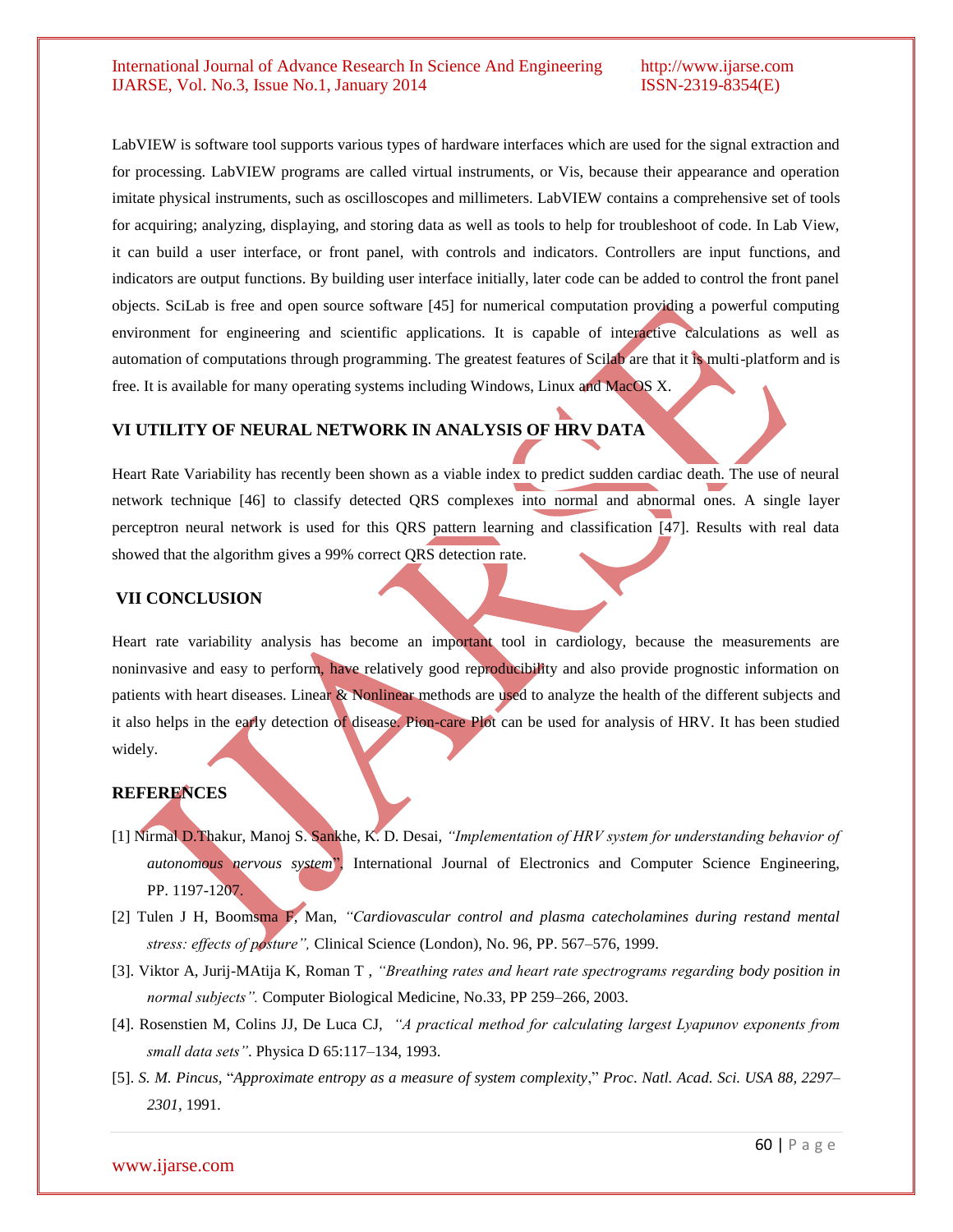- [6]. Peng CK, Havlin S, Hausdorf JM, Mietus JE, Stanley HE, Goldberger AL, "*Fractal mechanisms and heart rate dynamics",* J Electrocardiol 28(Suppl):59–64, 1996.
- [7]. Kobayashi M,Musha T, *"1/f fluctuation of heart beat period",* IEEE Trans Biomed Eng 29:456–457, 1982.
- [8] Cysarz D, Bettermann H, van Leeuwen P, *"Entropies of short binary sequences in heart period dynamics",* Am J Physiol Heart Circ Physiol 278:H2163–H2172, 2000.
- [9]. Gregory Blain and Stephane Bermon,"*Influence of the pedalling frequency on the Heart Rate Variability",* Olivier Meste, member *IEEE*, PP. 279-282, 2007.
- [10]. M.jeanne,R.logier,j.de jonckheere,B, *"Validation of a graphic measurement of heart rate variability to assess analgesia/nociception balance during general anesthesia",* Tavernier, PP. 1840-1843, 2009.
- [11] Eleonora Tobaldini, Alberto Porta, Mara Bulgheroni, Marica Pecis, Milena Muratori, Maurizio Bevilacqua, Nicola Montano, "*Increased complexity of short-term HRV in hyperthyroid patients during orthostatic challenge".* 30th Annual International IEEE EMBS Conference Vancouver, British Columbia, Canada, August 20-24, 2008.
- [12] Ge D, Srinivasan N, Krishnan SM, *"Cardiac arrhythmia classification using autoregressive modeling",* BioMed Eng Online 1(1):5, 2002.
- [13] Verlinde D, Beckers F, Ramaekers D, Aubert AE, *"Wavelet decomposition analysis of heart rate variability in aerobic athletes",* Auton Neurosci 90(1–2):138–141, 2001.
- [14]. Gamero LG, Vila J, Palacios F, *"Wavelet transform analysis of heart rate variability during myocardial ischaemia",* Med Biol Eng Comput 40:72–78, 2002.
- [15]. Eleonora Tobaldini, Alberto Porta, Mara Bulgheroni, Marica Pecis, Milena Muratori, Maurizio Bevil acqua, "*Increased Complexity of Short-Term Heart Rate Variability in Hyperthyroid Patients During Orthostatic Challenge ",* Nicola Montano, PP 1988-1991.
- [16]. G. N. Arbolishvili, V. Y. Mareev, Y. A. Orlova, and Y. N. Belenkov, *"Heart rate variability in chronic heart failure and its role in prognosis of the disease,"* Kardiologiya, vol. 46, no. 12, pp. 4–11, 2006.
- [17]. Homer Nazeran, Surya Chatlapalli, Rohit Krishnam, *"Effect of Novel Nanoscale Energy Patches on Spectral and Nonlinear Dynamic Features of Heart Rate Variability Signals in Healthy Individuals during Rest and Exercise*", Department of Electrical and Computer Engineering, The University of Texas at El Paso, El Paso Texas, USA School of Informatics and Engineering, Flinders University of South Australia, Adelaide, Australia PP 5563-5567.
- [18]. Fell J, Mann K, Roschke J, Gopinathan MS, *"Nonlinear analysis of continuous ECG during sleep I. Reconstruction",* Biol Cybernat 82:477–483, 2000.
- [19]. Radhakrishna Rao KA, Vikram Kumar Yergani, Narayana Dutt D, Vedavathy TS, "*Characterizing chaos in heart rate variability time series of panic disorder patients"*, In: Proceedings of ICBME Biovision. Bangalore, India, pp 163–167, 2001.
- [20]. Owis MI, Abou-Zied AH, Youssef ABM, Kadah YM, *"Study of features on nonlinear dynamical modeling in ECG arrhythmia detection and classification",* IEEE Trans Biomed Eng 49(7):733–736, 2002.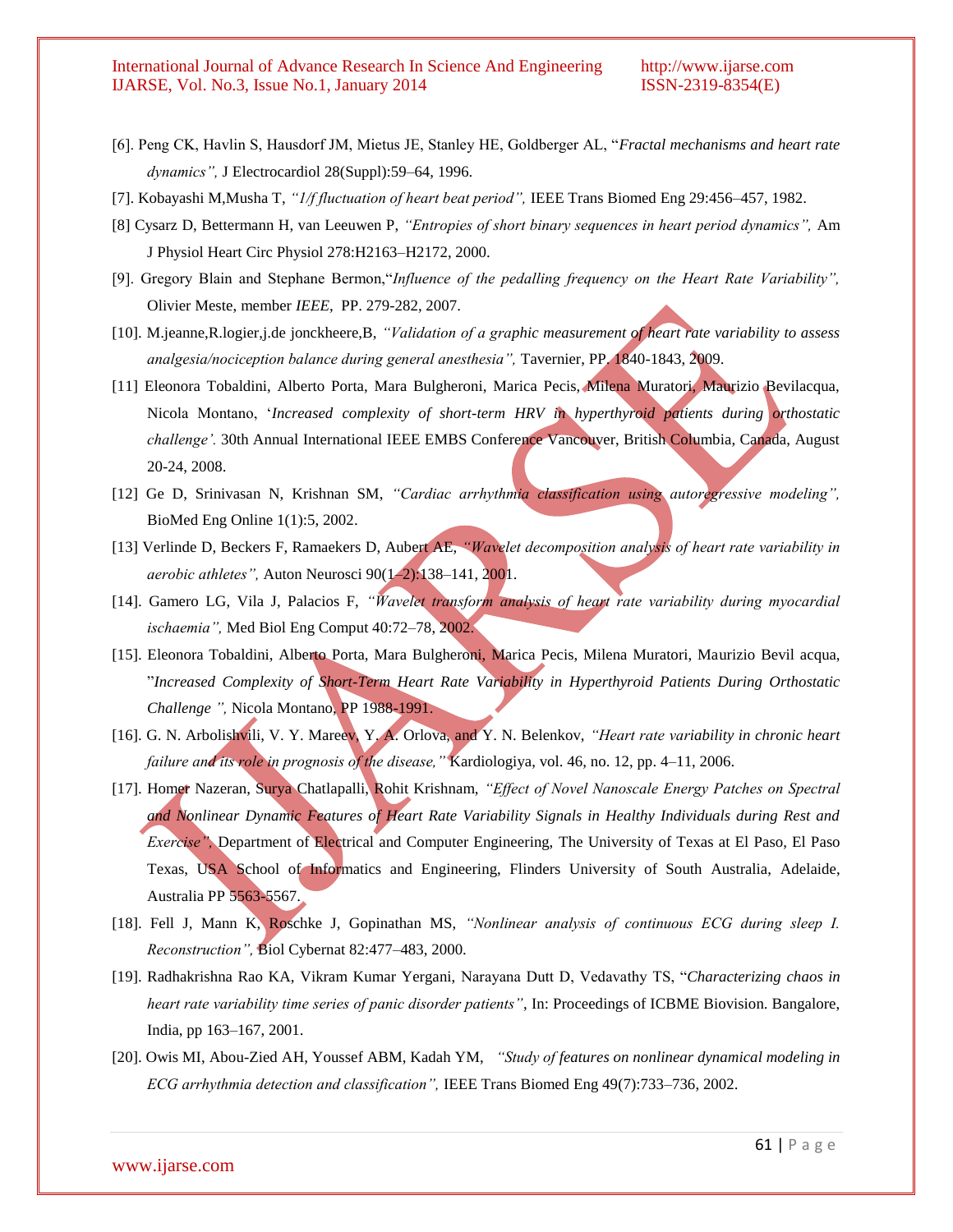- [21]. Acharya UR, Min LC, Joseph P, "*HRV analysis using correlation dimension and DFA",* Innov Tech Biol Med (ITBM-RBM) 23:333–339, 2002.
- [22]. Acharya UR, Bhat PS, Iyengar SS, Rao A, Dua S, "*Classification of heart rate using artificial neural network and fuzzy equivalence relation",* Pattern Recogn 36:61–68, 2003.
- [23]. Acharya UR, Kannathal N, Krishnan S M, "*Comprehensive analysis of cardiac health using heart rate signals"*, Physiol Meas J 25:1130–1151, 2004.
- [24]. Acharya UR, Kannathal N, Seng OW, Ping LY, Chua T, *"Heart rate analysis in normal subjects of various age groups",* Biomed Online J USA 3(24), 2004.
- [25]. Zoccali C, Ciccarelli M, Maggiore Q, *"Defective reflex control of heart rate in dialysis patients: evidence for an afferent autonomic lesion"*, Clin Sci 63:285–292, 1982.
- [26]. Axelrod S, Lishner M, Oz O, Bernheim J, Ravid M, *"Spectral analysis of fluctuations in heart rate: an objective evaluation of autonomic nervous control in chronic renal failure",* Nephron 45:202–206, 1987.
- [27]. Tsai A C, Chiu H W, *"Relationship between heart rate variability and electrolyte concentration in chronic renal failure patients under hemodialysis",* Int J Bioelectromagn 4(2):307–308, 2002.
- [28]. Ewing DJ, Winney R*, "Autonomic function in patients with chronic renal failure on intermittent haemodialysis",* Nephron 15(6):424–429, 1975.
- [29]. U. Rajendra Acharya, K. Paul Joseph, N. Kannathal, Choo Min Lim & Jasjit S. Suri, *"Heart rate variability: a review"*, Medical and Biological Engineering, 2006.
- [30]. Nagy E, Orvos H, Bardos G, Molnar P*, "Gender related heart rate differences in human neonates",* Pediatr Res 47(6):778–780, 2000.
- [31]. Muller J E, Morrison J, Stone P H, Rude R E, Rosner B, Roberts R*, "Nifedipine therapy for patients with threatened and acute myocardial infarction:* a randomized, double-blind, *placebo-controlled comparison",* Circulation 69:740–747, 1984.
- [32]. Guzzetti S, Piccaluga E, Casati R, Cerutti S, Lombardi F, Pagani M, *"Sympathetic predominance in essential hypertension: a study employing spectral analysis of heart rate variability"*, J Hypertens 6:711–717, 1988.
- [33]. Malpas S C, Whiteside E A, Maling **TJ**, *"Heart rate variability and cardiac autonomic function in men with chronic alcohol dependence",* Br Heart J 65:84–88, 1991.
- [34]. Togo F, Yamamoto Y, "*Decreased fractal component of human heart rate variability during non-REM sleep",* Am J Physiol Heart Circ Physiol 280:H17–H21, 2000.
- [35]. Rother M, Zwiener U, Witte H, Eiselt M, Frenzel J, *"Objective characterization and differentiation of sleep states in healthy newborns and newborns-at-risk by spectral analysis of heart rate and respiration rhythms",* Acta Physiol Hung 71:383–393, 1988.
- [36] WANG Xing , XU Liang , SUN Zhongwei , YANG Zibin, *"Heart rate variability analysis of ischemic and heart rate related ST-segment deviation episodes based on time-frequency method", Digital Object Identifier:* [10.1109/NFSI-ICFBI.2007.4387715,P](http://dx.doi.org/10.1109/NFSI-ICFBI.2007.4387715)P.162-164,2007.
- [37] U. Rajendra Acharya, K. Paul Joseph, N. Kannathal, Choo Min Lim, Jasjit S. Suri, *"Heart rate variability: a review",* Med Bio Eng Comput No.44:1031–1051, 2006.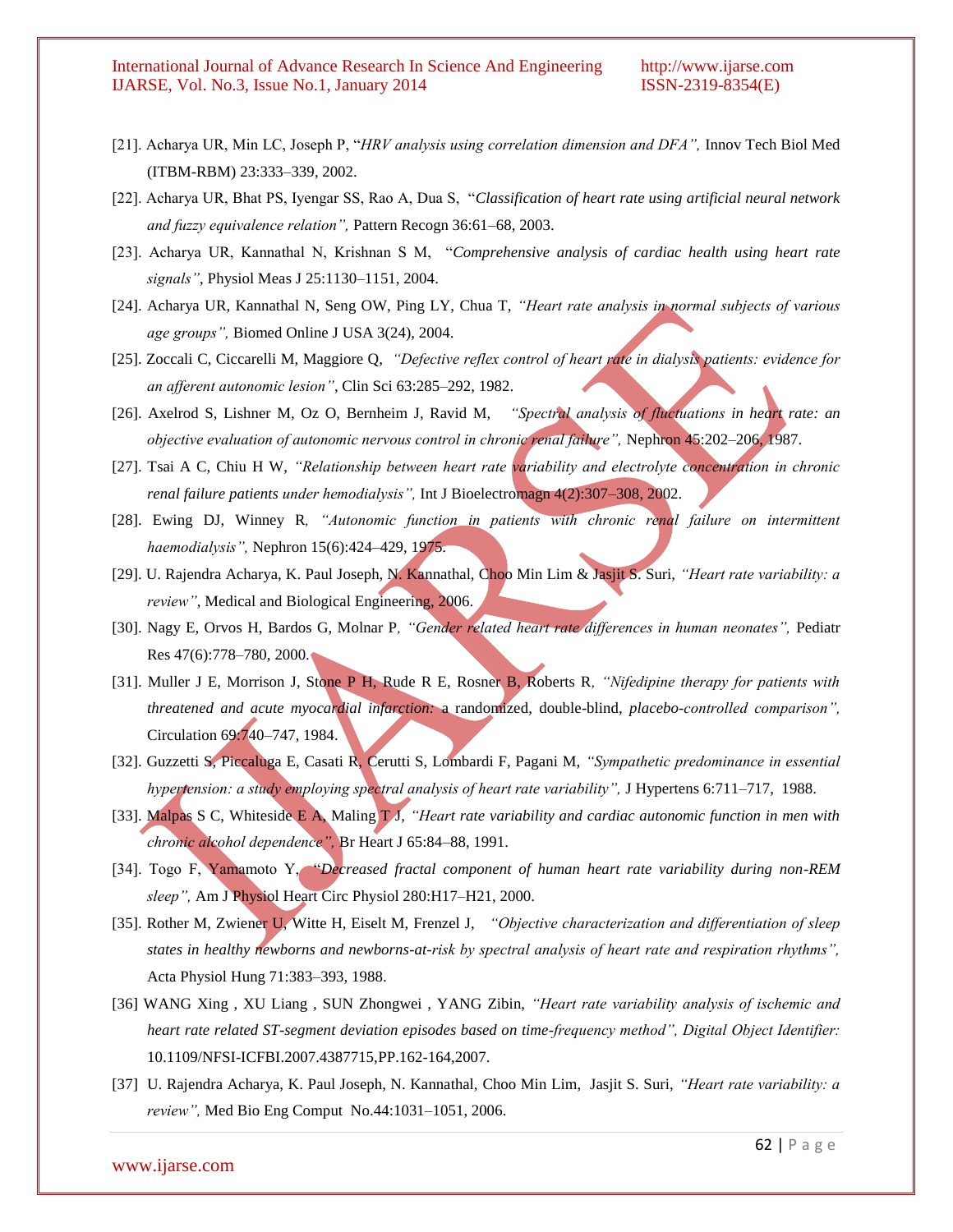- [38] L. Pecchia, P. Melillo,M. Sansone, and M. Bracale, *"Heart rate variability in healthy people compared with patients with congestive heart failure,"* in Proc. 9th Int. Conf. Inform. Technol. Appl. Biomed., Larnaca, Cyprus, 2009, pp. 1–4.
- [39] Olivier Meste, Gregory Blain and Stephane Bermon, "*Influence of the pedaling frequency on the heart rate variability",* Proceedings of the 29th Annual International Conference of the IEEE EMBS Cité Internationale, Lyon, France, August 23-26, 2007**.**
- [40]. Hans E. Schepers , H.G.M. van Beek*, "Four Methods to Estimate the Fractal Dimension from Self-Affine Signals",* IEEE, Eng. Med. Biol. Mag., 11(2), PP. 57-64, 2002.
- [41] Elisa Hemmig Maturarbeit*, "Fractal analysis of heart rate variability in patients following surgical repair of acute type of A Aortic Dissection",* Gymnasium Liestal, 2007/2008.
- [42]J. L. Hernández Cáceres , H. Foyaca Sibat, R. Hong, M. Sautié, A. V. Namugowa, *"Towards the estimation of the fractal dimension of heart rate variability data",* The Internet Journal of Cardiovascular Research, Volume 2 Number 1, 2005.
- [43] Maide Bucolo, *"Mapping heart dynamics by using non-linear indicators".* Proceedings of the 29th Annual International Conference of the IEEE EMBS Cité Internationale, Lyon, France, PP 23-26, 2007.
- [44]. Juha-Pekka Niskanen, Mika P. Tarvainen, Perttu O. Ranta-aho, and Pasi A. Karjalainen, *"Software for advanced HRV analysis". University of Kuopio Department of Applied Physics Report* Series ISSN 0788- 4672, 2002.
- [45] Juha-Pekka Niskanen, Mika P. Tarvainen, *"Software for advanced HRV analysis",* University of Kuopio Department of Applied Physics Report Series ISSN 0788-4672.
- [46] R.U. Acharya, A. Kumar, P.S. Bhat, C.M.Lim, S.S.
- Iyengar , N. Kannathal,and S.M. Krishnan*,"Classification of cardiac abnormalities using heart rate signals," Med.Biol.Eng.Comp.*, vol.42, pp.288-293, 2004.
- [47] D. Ubeyli, *Adaptive neuro-fuzzy inference system for classification of ECG signals using Lyapunov exponents, Computer Methods and Programs in Biomedicine,* Elsevier.

#### **AUTHORS**



**D. Maheshkumar.** He completed B.E in Instrumentation Technology & M.Tech. in Bio-Medical Instrumentation from Sri Jayachamarajendra College of Engineering, Mysore. He has 16 years of teaching experience and he also pursuing Ph.D from Jain University, Bangalore,Karnataka. Currently he is working as Assistant Professor in the dept. of Inst. Technology, JSSATE, Bangalore. His areas of interest are Biomedical Signal processing,

Electronic Instrumentation and Smart Sensors. He is the member of ISOI and ISTE.